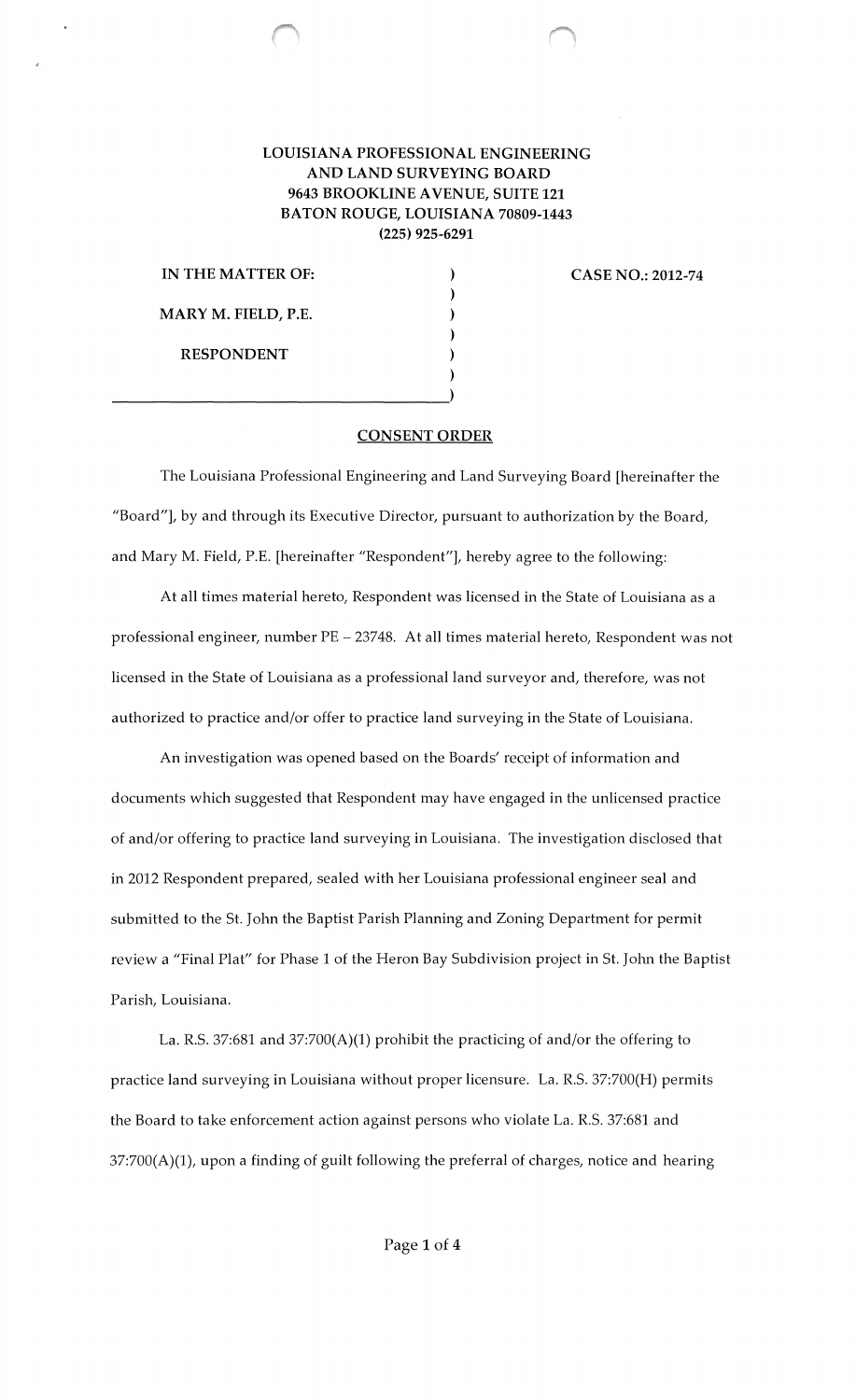and a majority vote of its entire membership authorized to participate in the proceeding. La. R.S. 37:681, 37:700(A)(1) and 37:700(H) were in effect at all times material hereto.

It is undisputed that at all times material hereto Respondent was not licensed to practice and/or offer to practice land surveying in Louisiana and that in 2012 Respondent practiced and/or offered to practice land surveying in Louisiana without proper licensure.

By letter dated July 8, 2013, the Board gave notice to Respondent that it was considering the preferral of charges against Respondent on the grounds that she may have violated La. R.S. 37:681 and 37:700(A)(1), relative to practicing and/or offering to practice land surveying in Louisiana without proper licensure.

Wishing to dispense with the need for further enforcement action and to conclude the instant proceeding without further delay and expense, for the purpose of this proceeding only, Respondent and the Board do hereby enter into this Consent Order, in which Respondent of her own free will consents to the issuance of a Consent Order by the Board, wherein Respondent agrees to (a) pay a fine of five hundred (\$500.00) dollars, (b) pay administrative costs of three hundred thirty three and  $74/100$  (\$333.74) dollars, (c) immediately cease and desist the preparation, sealing (with her Louisiana professional engineer seal), signing and issuance of survey plats or otherwise the practicing of and/or the offering to practice land surveying in Louisiana until such time as she is duly licensed by the Board, and (d) the publication of this Consent Order on the Board's website and a summary of this tnatter in the Board's official journal, the *Louisiana Engineer and Surveyor Journal,* and the reporting of this matter to the National Council of Examiners for Engineering and Surveying (NCEES), identifying Respondent by name.

Respondent admits to violations of the referenced laws and/or rules regarding the practicing of and/or offering to practice of land surveying in Louisiana without proper licensure. Respondent acknowledges awareness of said laws and/or rules and states that she will comply with all applicable laws and rules henceforth. Respondent has been advised of her right to be represented by counsel before the Board and/or to appear at any hearing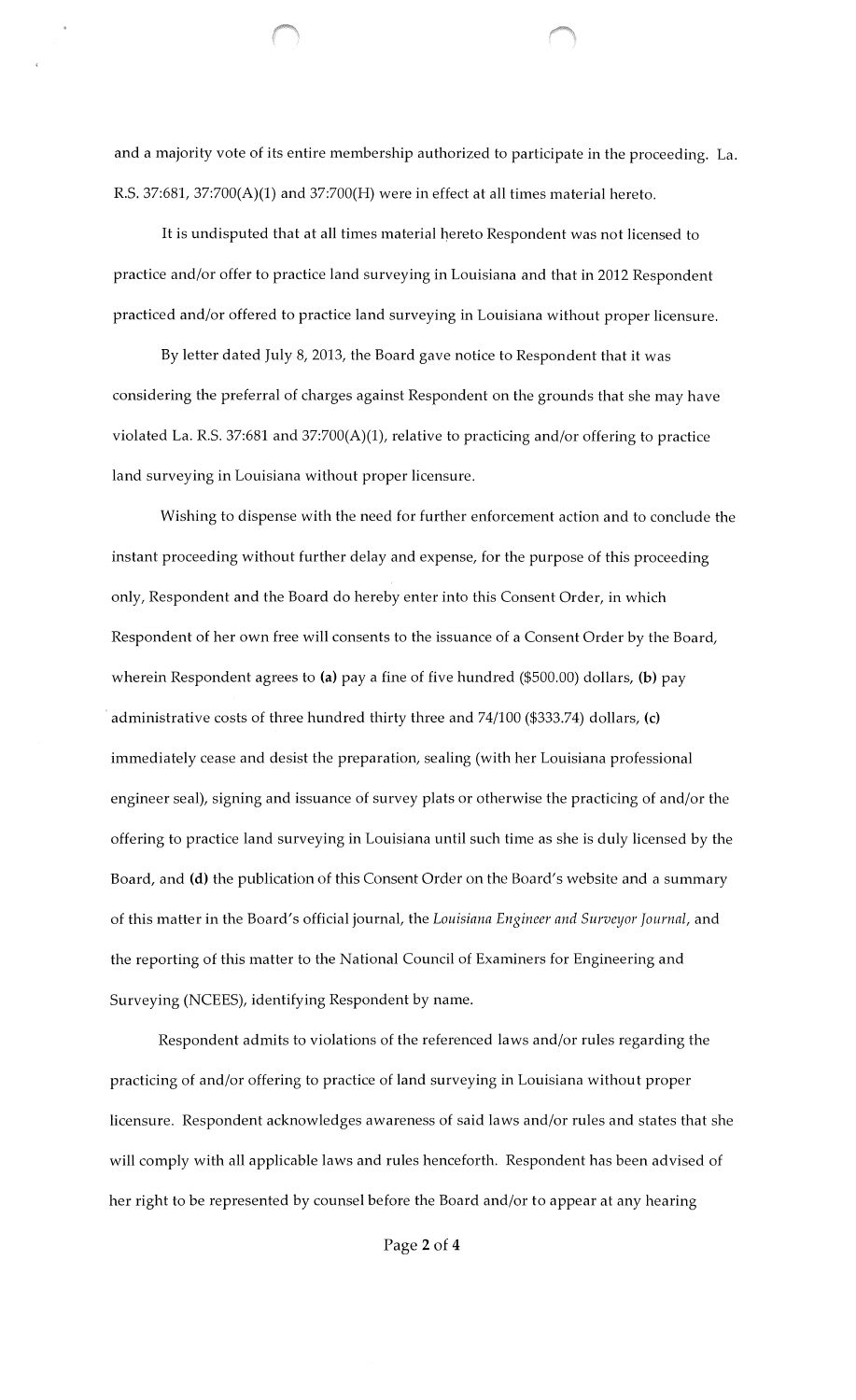personally or by counsel and present witnesses and evidence in her own behalf, and she hereby waives this right and her right to appeal; and she states affirmatively that she has been afforded all administrative remedies due her under the law. Respondent further acknowledges awareness of the fact that the signed original of this Consent Order will remain in the custody of the Board as a public record and will be made available for public inspection and copying upon request.

Therefore, in consideration of the foregoing and by signing this Consent Order, Respondent does hereby waive her right to a hearing before the Board, to the presenting of evidence and witnesses in her behalf, to Findings of Fact and Conclusions of Law in this case, and to judicial review of this Consent Order.

Respondent hereby represents (a) that she fully understands the meaning and intent of this Consent Order, including but not limited to its final and binding effect, (b) that she has voluntarily entered into this Consent Order and that no other promise or agreement of any kind has been made to or with her by any person whatsoever to cause the execution of this instrument (c) that the sanctions set forth in this Consent Order do not prevent the Board from taking further disciplinary or enforcement action against Respondent on matters not specifically addressed in this Consent Order.

WHEREFORE, the Louisiana Professional Engineering and Land Surveying Board and Respondent agree that:

1. Respondent shall pay a fine of five hundred (\$500.00) dollars, which shall be tendered to the Board by certified check payable to the Board, due upon the signing of this Consent Order; and

2. Respondent shall pay administrative costs of three hundred thirty three and 74/100 (\$333.74) dollars, which shall be tendered to the Board by certified check payable to . the Board, due upon the signing of this Consent Order; and

3. Respondent shall immediately cease and desist the preparation, sealing (with her Louisiana professional engineer seal), signing and issuance of survey plats or otherwise